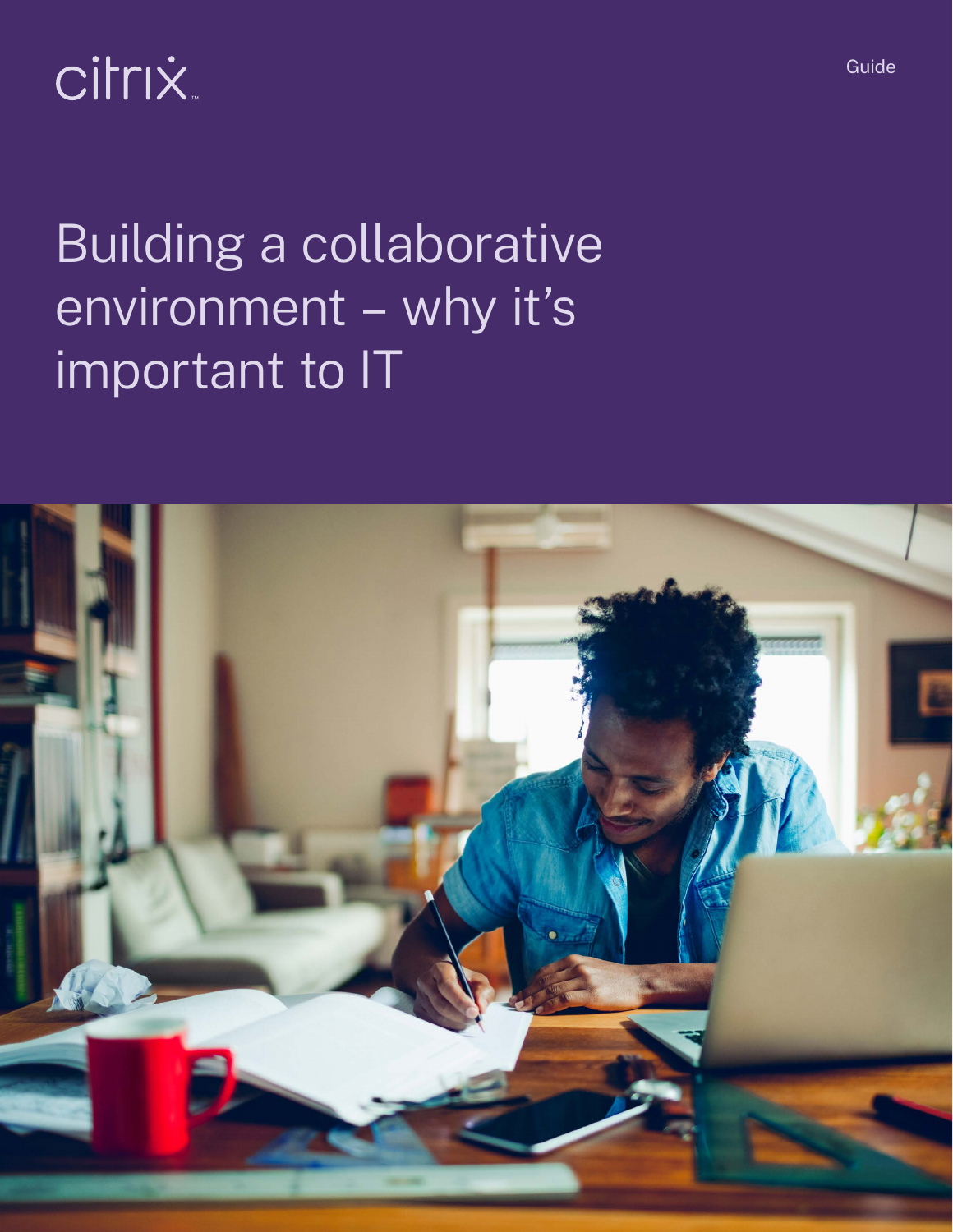## Getting ahead with collaboration

With more companies embracing digital workspaces, medium and mid-size organizations are finding it easier to compete with their larger counterparts. Company size doesn't matter nearly as much as the ability to swiftly respond to market conditions and customers' expectations for personalized, on-demand products and services 24/7. Organizations are continuing to fine-tune their business models — adjusting for a greater reliance on external partners as well as geographically dispersed teams. As a result, they are placing a high value on collaboration and knowledge sharing.

According to a *2017 Harvard Business Review Analytic Services Report* sponsored by Citrix, 81% of survey respondents said that internal and external collaboration was important to their company's current success. When asked to list specific outcomes from collaboration, organizations listed the following benefits:

- Improved customer experience
- A more engaged workforce
- Higher productivity
- Greater operational efficiency

Respondents also realized faster, more agile decisions and accelerated product development—both of which help companies outpace their competition.

## Obstacles to building a secure, collaborative environment

As companies embrace collaboration, they freely adopt cloud-based tools including file sharing, video conferencing, and remote access—often without waiting for their IT teams to provide corporate-sanctioned versions of these tools. As a result, IT organizations don't have the bandwidth, visibility, or control to support complex and disparate systems. This can lead to inefficient and non-secure workflows, cost overruns, and security and compliance issues. IT resources are also diverted from focusing on more strategic initiatives that help achieve business outcomes and grow revenues.

# Leveraging leadership and technology for successful collaboration

Building and maintaining a collaborative organization comes down to two essential elements — executive leadership support and participation, and a culture that promotes interaction among departments and virtual teams.

Leadership must support and actively participate in a culture that fosters decision-making input from their workforce in a flatter, more open organizational structure. Employers take their cues from their executive leadership. Therefore, management must realize and act upon the knowledge that they are responsible not only for the company, but also for promoting a culture of collaboration.

# **68% of companies who prioritize collaboration said they were ahead of competitors.**

**– Harvard Business Review Analytics Services Survey, 2017**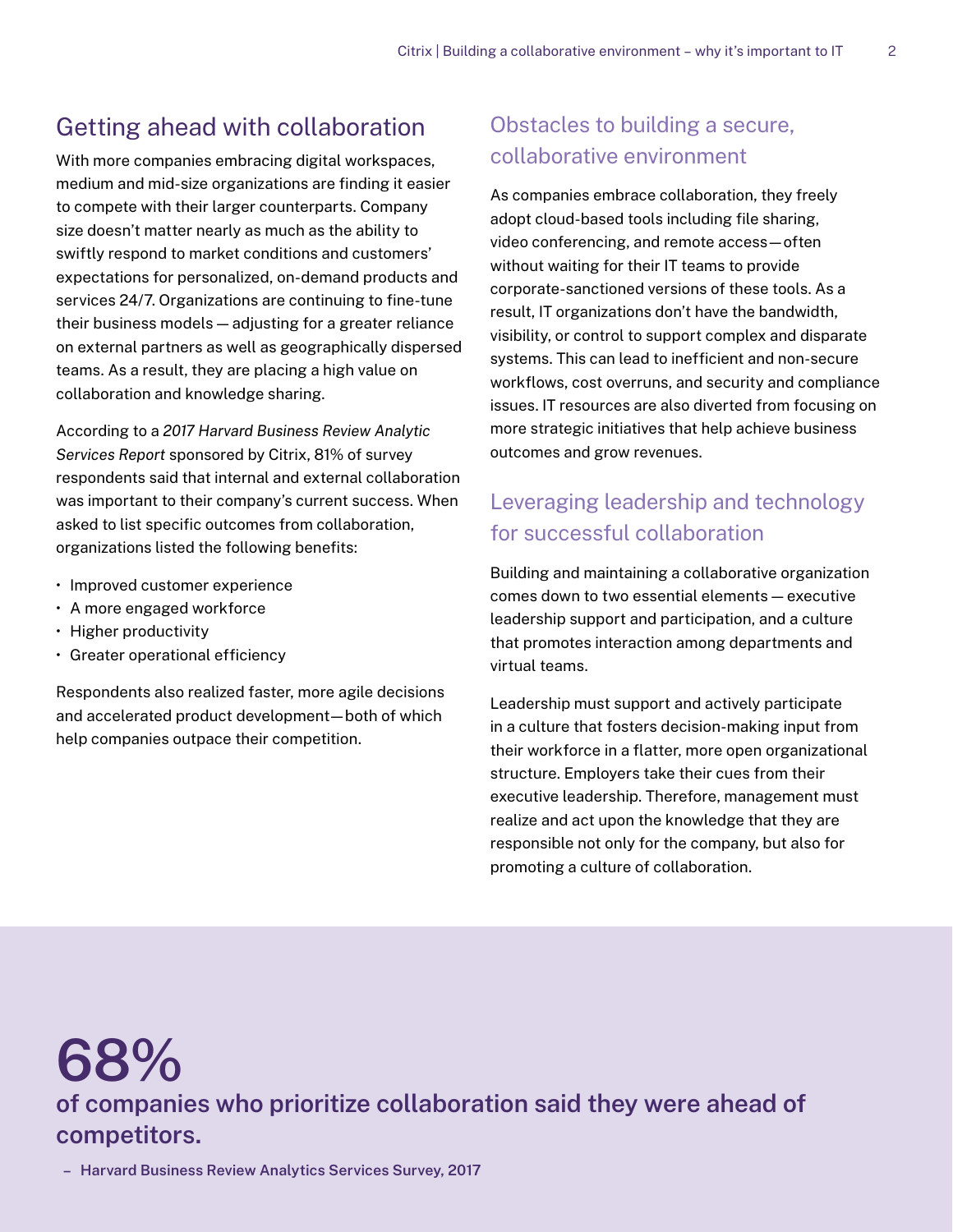A collaborative organization must also promote interaction among departments as well as virtual teams. Thanks to technology innovations such as document sharing, instant messaging/chat, and web/video conferencing, workforces have developed a propensity for collaborating. However, IT organizations need to provide the right mix of tools that can be easily adopted and allow for seamless, remote access to information and teams without burdening the workforce. According to the HBR study, 27% of respondents cited a lack of workforce time as a barrier to collaboration. Too many different tools or a poor user experience will slow down adoption and limit collaboration.

# 5 IT essentials for building a collaborative work environment

In order to realize the benefits of a collaborative environment, IT organizations must balance end-user demands for access to data and files from any device or virtual environment with data security and compliance. Unencrypted email, network drives, consumer-grade cloud storage, and outdated file sharing methods are not secure, or are too cumbersome to be widely adopted. The ideal solution enables the entire business to work efficiently from anywhere, secure data everywhere, and control costs over time. Following are some of essential elements to building a secure, collaborative environment.

## 1. A complete content collaboration solution

This provides users with true connectivity across all corporate and personal mobile devices, while allowing the business to meet strict corporate security and compliance requirements. Users can access and sync all of their files and folders from any device and securely share them with people both inside and outside the organization.

## 2. Flexible data storage access to multiple data repositories from a single location

In order to meet their organization's specific needs for data security, compliance, and performance while managing costs, IT must be able to store their data onpremises, in the public cloud, or a combination of both. They must also have a single secure data access point without expensive and time-consuming data migration.

### 3. Advanced security and compliance features

IT must be able to determine how sensitive data is stored, accessed, and shared—including how and where the encryption keys are stored and managed. The solution must include two-factor authentication, role-based access control, secure workflows, device security, remote wipe, device lock, passcode protection, white/black listings, and data expiration policies. IT should also be able to log user activity in real-time and create custom reports to meet corporate data policies and compliance requirements.

### 4. Built-in electronic signatures and version control

A collaborative workspace enables authorized team members to securely exchange, track, edit, and e-sign content. File-versioning ensures everyone is working from the latest document and helps eliminate data sprawl. Custom-branded client portals can simplify and secure how files are sent and received, eliminating unnecessary emails and steps.

## 5. Easy integration of mobile apps, desktops, data, and services into the digital workspace

A collaborative environment should facilitate seamless transitions from physical to virtual desktops and future OS migrations. Not only does this allow teams to work from anywhere on any device, it also enables organizations to future-proof their investments.